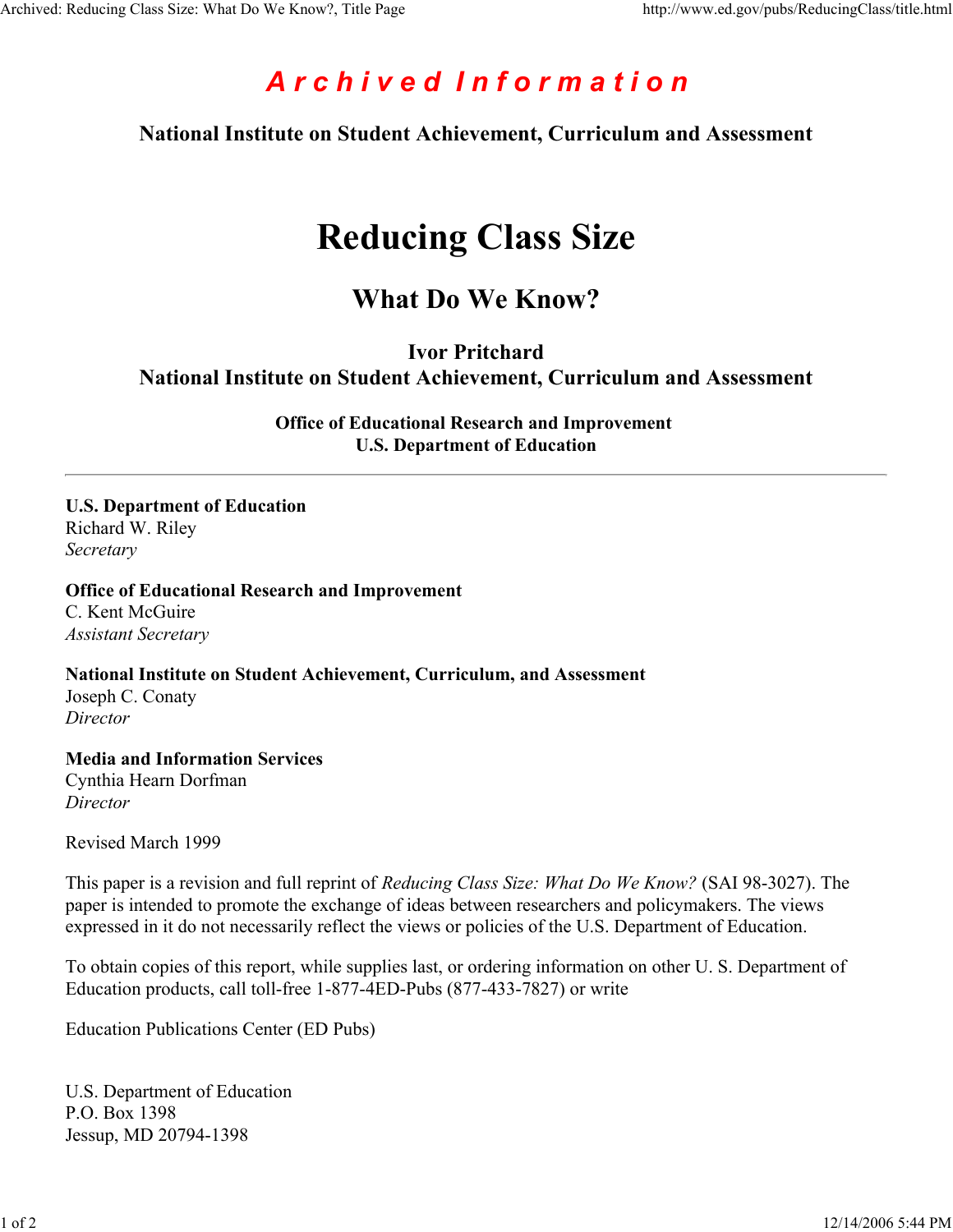TTY/TTD 1-877-576-7734

FAX 301-470-1244

Online ordering via the Internet: http://www.ed.gov/pubs/edpubs.html

Copies are available in alternate formats upon request.

-###-

一个 NEXT Full Revised Text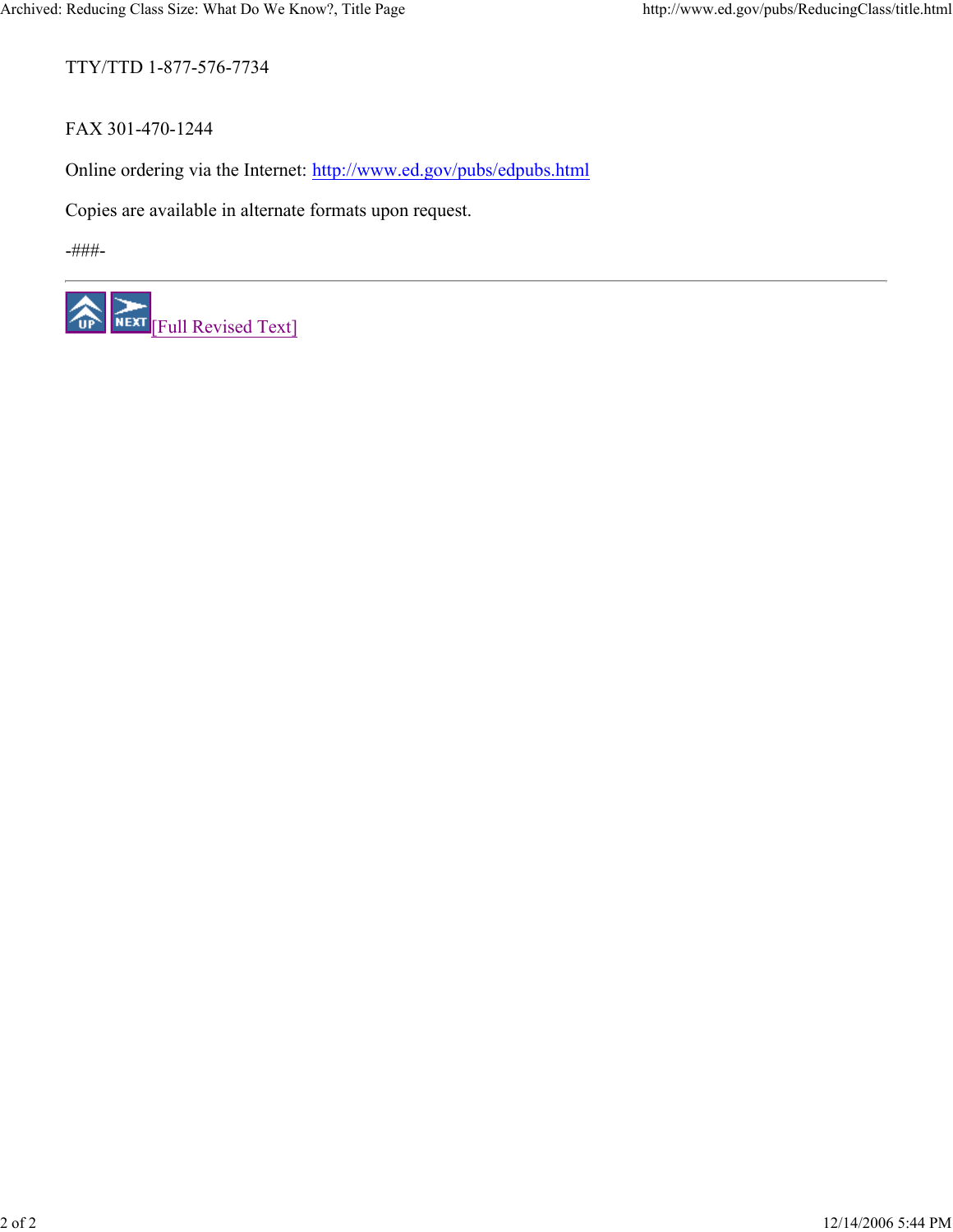# *A r c h i v e d I n f o r m a t i o n*

*Reducing Class Size, What Do We Know? – March 1999*

### **Introduction**

Research and common sense suggest that smaller classes offer teachers the chance to devote more time to each student so as to improve their learning. A number of states have already implemented class size reduction programs, and others are in the process of development. Skeptics worry that reducing class size will increase costs without producing substantial benefits, however, and class size reduction programs certainly present challenging problems as well as opportunities. Does reducing class size really improve students' education? Should teachers hired to teach in smaller classes be prepared differently? Will hiring more teachers in order to reduce class size exhaust the supply of qualified teachers? The available research evidence contains some useful guidance for educators and policymakers who face these questions as they try to craft the most beneficial class size reduction strategies.

### **Research on Class Size**

Researchers have used various techniques to study how class size affects the quality of education. They have looked at the relationship between class size and student achievement, and have conducted various kinds of studies related to class size and its possible influences on educational practice. In the last 20 years, enough research has been done for researchers to have taken the results of many experiments and data collections and synthesized the accumulated findings into general conclusions. In some analyses, the researchers have used data about student/teacher ratios as a means to examine the class size effects, because the original research lacked a direct measure of class size. Some of the statistical analyses in the last 10 years have been quite large in scale.

Several recent experimental studies have contributed substantially to the research knowledge about class size. Not all the questions about the impact of class size reductions have been answered, nor have all the debates been settled. Overall, however, the pattern of research findings points more and more clearly toward the beneficial effects of reducing class size.

#### **Research Syntheses**

Several major analyses have used various analytical methods to draw conclusions through reviews of already existing research studies. The methods used and the studies included vary somewhat, but most of them have concluded that reducing class size is related to increased student learning:

- In 1978, Smith and Glass published a *meta-analysis* combining the results of 77 empirical studies pertaining to the relationship between class size and achievement, and soon followed it with a second meta-analysis analyzing the relationship between class size and other outcomes. Overall, they found that small classes were associated with higher achievement at all grade levels, especially if students were in the small classes for more than 100 hours, and if student assignment was carefully controlled. They found that the major benefits of reducing class size occurred where the number of students in the class was fewer than 20. In their second study, they concluded that small classes were superior in terms of students' reactions, teacher morale, and the quality of the instructional environment. $\frac{1}{\sqrt{1}}$
- In 1989, Slavin employed a *best evidence synthesis* strategy to analyze empirical studies that met 3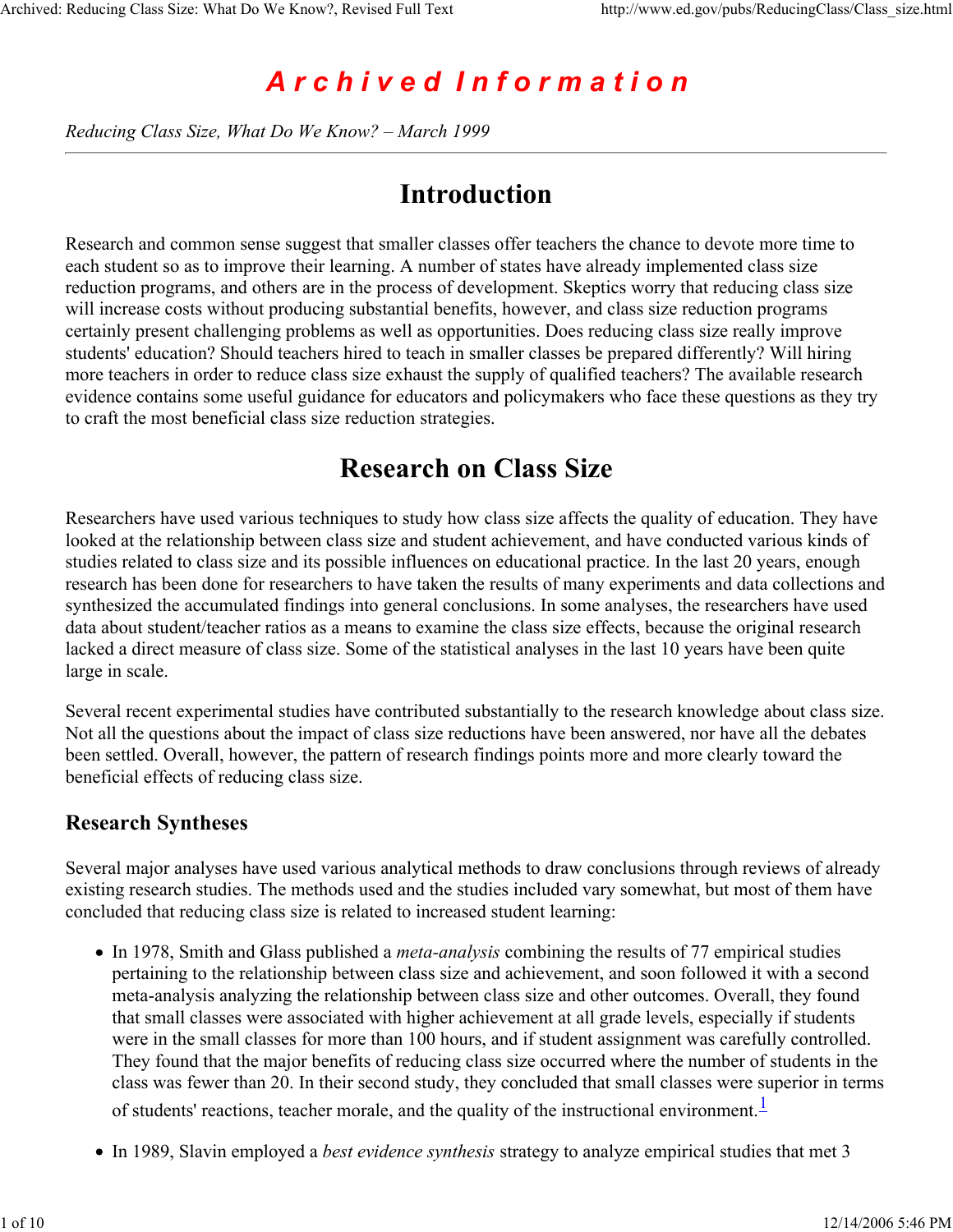specified criteria: a study was included only if class size had been reduced for at least a year, classes of less than 20 students were compared to substantially larger classes, and students in the larger and smaller classes were comparable. Slavin found that reduced class size had a small positive effect on students that did not persist after their reduced class experience.  $\frac{2}{3}$ 

In 1986, Robinson and Wittebols published a review of more than 100 relevant research studies using a *related cluster analysis* approach. Similar kinds of research studies were "clustered" or grouped together, such as studies of the same grade level, subject area, or student characteristics. They concluded that the clearest evidence of positive effects is in the primary grades, particularly kindergarten through third grade, and that reducing class size is especially promising for disadvantaged and minority students. At the same time, they cautioned that positive effects were less likely if teachers did not change their instructional methods and classroom procedures in the smaller classes.  $\frac{3}{2}$ 

Other research analyses have concluded that class size reduction does not have an appreciable effect. Tomlinson examined trend data from the 1950s to 1986 in the United States and did not find any consistent relationship between class size and standardized test scores; he concluded that the existing research did not justify a policy to reduce class size, in view of the costs involved and the potential negative impact on the quality of the teaching force.  $\frac{4}{3}$  Critics pointed out that this analysis combined students from all grade levels together, that the reliance on student/teacher ratios was an inadequate measure of class size, and that Tomlinson ignored a host of intervening factors and social changes which may have masked the relationship.

 $\frac{5}{2}$  Odden reviewed the existing research and argued that a system-wide class reduction policy would produce only modest gains in student achievement and incur an unjustifiably high cost. He opted instead for certain targeted class reduction strategies in conjunction with a series of other interventions, and claimed that his

proposals could produce greater benefits with lower costs.  $\frac{6}{5}$  An analysis of the relationship between class size and student achievement for Florida students using 1993-94 school level data found no relationship between smaller classes and student achievement; however, the study's authors expressed caution about drawing

conclusions from the analysis, based on the limitations of the available data.<sup>7</sup>

More positive conclusions have been drawn from an analysis of a substantial database about the Texas education system. Using data from more than 800 districts containing more than 2.4 million students, Ferguson found significant relationships among teacher quality, class size, and student achievement. For first through seventh grades, using student/teacher ratio as a measure of class size, Ferguson found that district student achievement fell as the student/teacher ratio increased for every student above an 18 to 1 ratio. Measures of teacher quality (that is, teacher literacy skills and professional experience) were even more strongly related to higher student scores. $\frac{8}{3}$ 

Hanushek has repeatedly reviewed the available studies that permit a comparison of various school resource inputs—including class size reductions—and student outcomes and has concluded that reducing class size should not be expected to produce better student performance. His analyses have found that the relationships between various school expenditures—including class size reductions—and student achievement are remarkably weak, leading him to call for a drastic re-thinking of public education policy. Others<sup>9</sup> have used somewhat different analytical techniques to examine the same data and have disputed Hanushek's conclusions, arguing that the data do show important effects for student achievement, including the influence of smaller classes. $\frac{10}{10}$ Still others have raised questions about the limitations of the basic analytical approach used here because it relies on student/teacher ratios as a measure for class size, it usually groups the data for all grade levels together, and the data represent student achievement at the level of school or school district average scores instead of representing individual students placed in larger or smaller classes.  $\frac{11}{12}$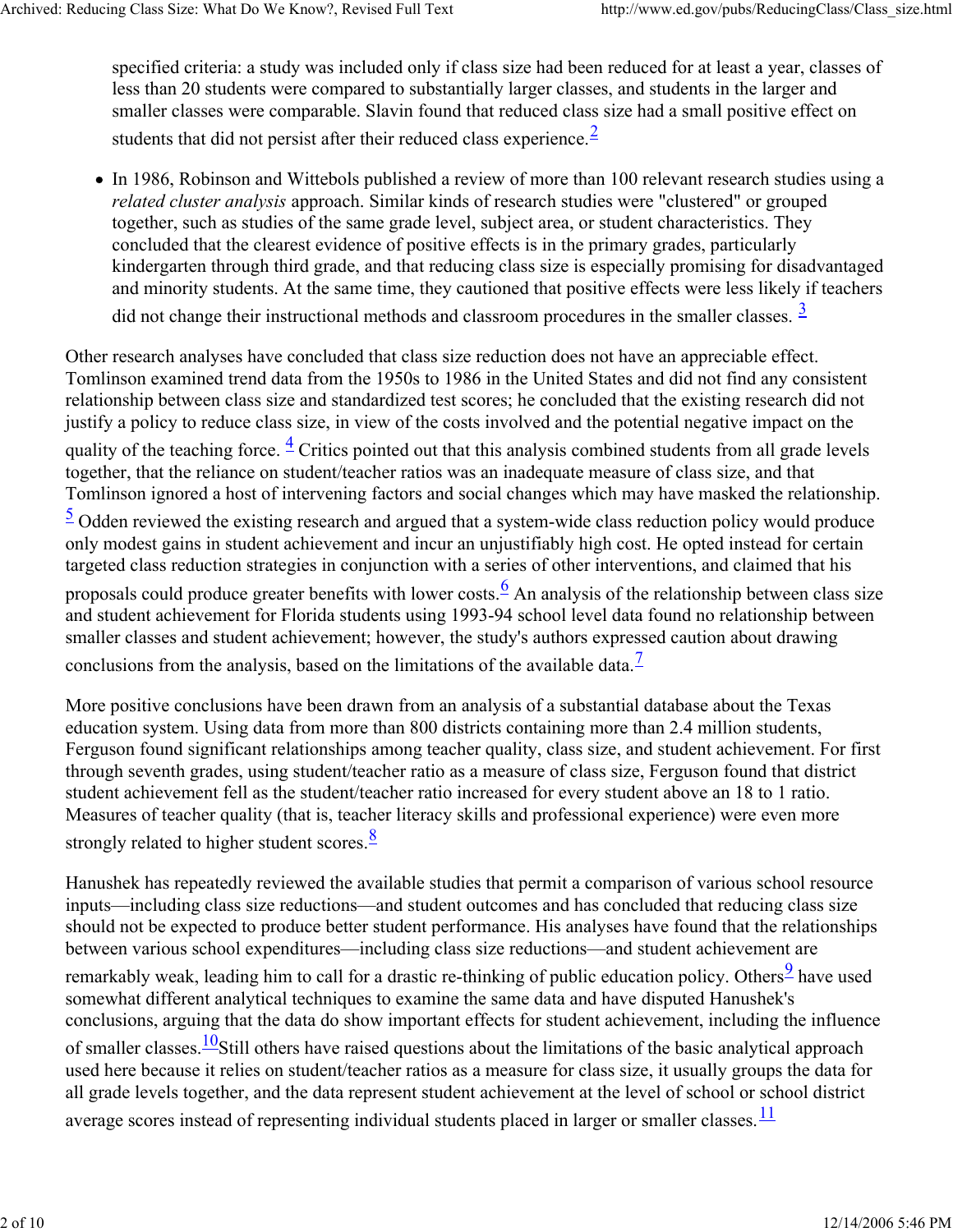### **A National Scale Analysis of Data Related to Class Size**

In 1997, Wenglinsky published research findings concerning the relationship between class size and student achievement based on his analysis of data drawn from three national level databases. The study was designed to investigate the relationship between spending in education and student performance, and combined data from three different databases generated by the National Center for Education Statistics. Based on an analysis of data on fourth-graders in 203 districts and eighth-graders in 182 school districts from across the United States, Wenglinsky found that class size served as an important link between school education spending and student mathematics achievement at both the fourth- and the eighth-grade levels, although in different ways:

- At the fourth-grade level, lower student/teacher ratios are positively related to higher mathematics achievement.
- At the eighth-grade level, lower student/teacher ratios improve the school social environment, which in turn leads to higher achievement.

For purposes of the analysis, Wenglinsky divided the school districts included in the study according to whether they served above-average or below-average socioeconomic status students, and whether they had above-average or below-average teacher costs. With respect to these four subgroups of districts, the largest effects for mathematics achievement gains occurred in districts where there were below-average socioeconomic status students, accompanied by above-average teacher costs. $\frac{12}{12}$ 

### **Recent Experimental Studies of Class Size**

Data from several more recent initiatives have added considerably to the research evidence concerning class size reduction in the United States in the early primary grades. Efforts in Indiana, Tennessee, North Carolina, and Wisconsin have reported important data, with the Tennessee projects currently providing the most complete and well-designed study of class size reduction effects.

#### *Indiana*

Beginning in 1984, Indiana's *Prime Time* project allocated money to support the reduction of class size to 18 in first-, second-, and then kindergarten and third-grade classrooms. Implementation of *Prime Time* was not rigorously controlled, and the results were mixed. An evaluation of the *Prime Time* project analyzed achievement scores for first- and second-grade students, comparing mean class scores in reading and mathematics from 10 school districts for tests that were administered the year immediately preceding the project with tests administered in the first year of the project. In these districts, the average first-grade class size was reduced from 22 to 19 students, and in second grade from 21 to 20 students. Tests of student achievement found that for students in the smaller classes, the reading scores for first-graders showed the greatest improvement, with smaller gains in mathematics. $\frac{13}{12}$ 

#### *Tennessee*

Tennessee's *Project STAR* (Student-Teacher Achievement Ratio) and two associated data collections have made important contributions to the quality of research evidence concerning the reduction of class size. *STAR* was a 4-year longitudinal study of kindergarten, first-, second-, and third-grade classrooms in Tennessee which began in 1985. *STAR* compared classes of 13-17 students with classes of 22-26 students both with and without an additional instructional aide in the larger classes. Participating teachers did not receive any professional training focusing on teaching in reduced size classes. *STAR* was unusual because it possessed essential features of a controlled research experiment designed to produce reliable evidence about the effects of reducing class size: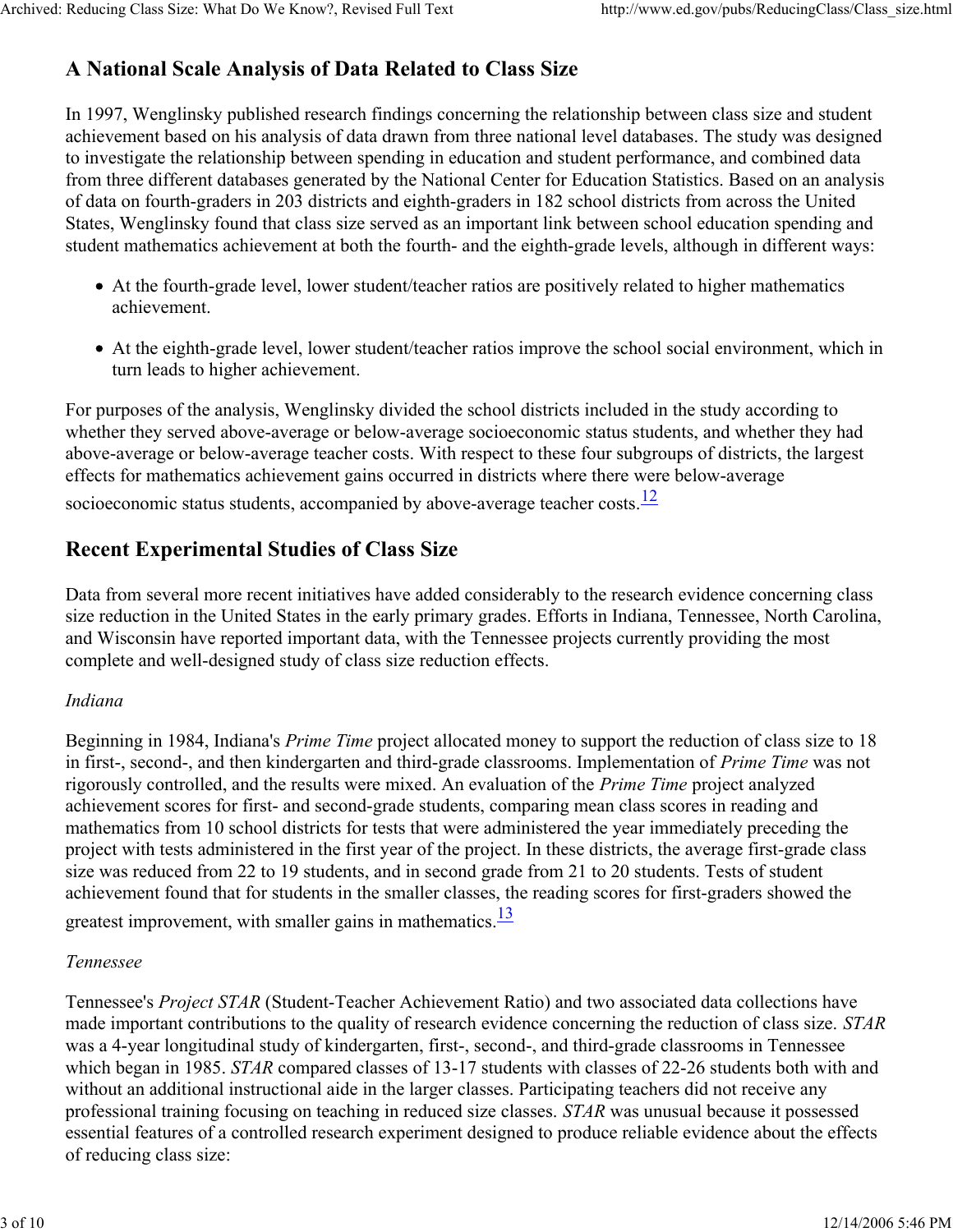- *Study size. Project STAR* included 79 schools, more than 300 classrooms and 7,000 students, with students being followed through 4 years of experience in the given class size.
- *Random assignment.* Teachers and students were randomly assigned to the three different kinds of classes in order to ensure that the study was not biased by who was in which type of class.
- *In-school design.* All participating schools implemented at least one of each of the three types of classes in order to cancel out the possible influences coming from variations in the quality of the participating schools that might affect the quality of the classroom activity.

The evidence from student testing in *STAR* showed that the students in the smaller classes outperformed the students in the larger classes, whether or not the larger class teachers had an aide helping them. *Project STAR* found that:

- Smaller class students substantially outperformed larger class students on both standardized (Stanford Achievement Tests) and curriculum-based tests (Basic Skills First). This was true for both white and minority students in smaller classes, and for smaller class students from inner city, urban, suburban, and rural schools.
- The positive achievement effect of smaller classes on minority students was double that for majority students initially, and then was about the same.
- A smaller proportion of students in the smaller classes was retained in-grade, and there was more early identification of students' special educational needs.
- There were no significant differences in academic achievement for students in the larger classes with or without an additional instructional aide. $\frac{14}{1}$

Subsequent research efforts provided important additional evidence on the positive effects of class size reduction. In 1989, the *Lasting Benefits Study* began a follow-up study to examine whether the effects of the smaller class size experience persisted when students were returned to normal size classes. The study is still ongoing. To date, the research findings include:

- In fourth grade, students from the smaller classes still outperformed the students from the larger classes in all academic subjects.
- In fourth grade, students from the smaller classes were better behaved than students from the larger classes (i.e., student classroom effort, initiative, and disruptiveness).
- At least through eighth grade, a decreasing but still significant higher academic achievement level for the students from the smaller classes persists. $\frac{15}{15}$

In *Project Challenge*, Tennessee sought to put the *Project STAR* findings to use by implementing smaller class sizes in 16 of the state's poorest school districts. Beginning in 1990, the state phased in smaller classes at the kindergarten through third-grade levels in districts with the lowest per capita income and highest proportion of students in the subsidized school lunch program. The results of this effort were evaluated by examining the effect on the ranking of the school districts according to student performance on a statewide achievement test. The *Project Challenge* districts moved from near the bottom of school district performance in Tennessee to near the middle in both reading and mathematics for second grade.

*Project Challenge* districts' average rankings before and after class size reduction, according to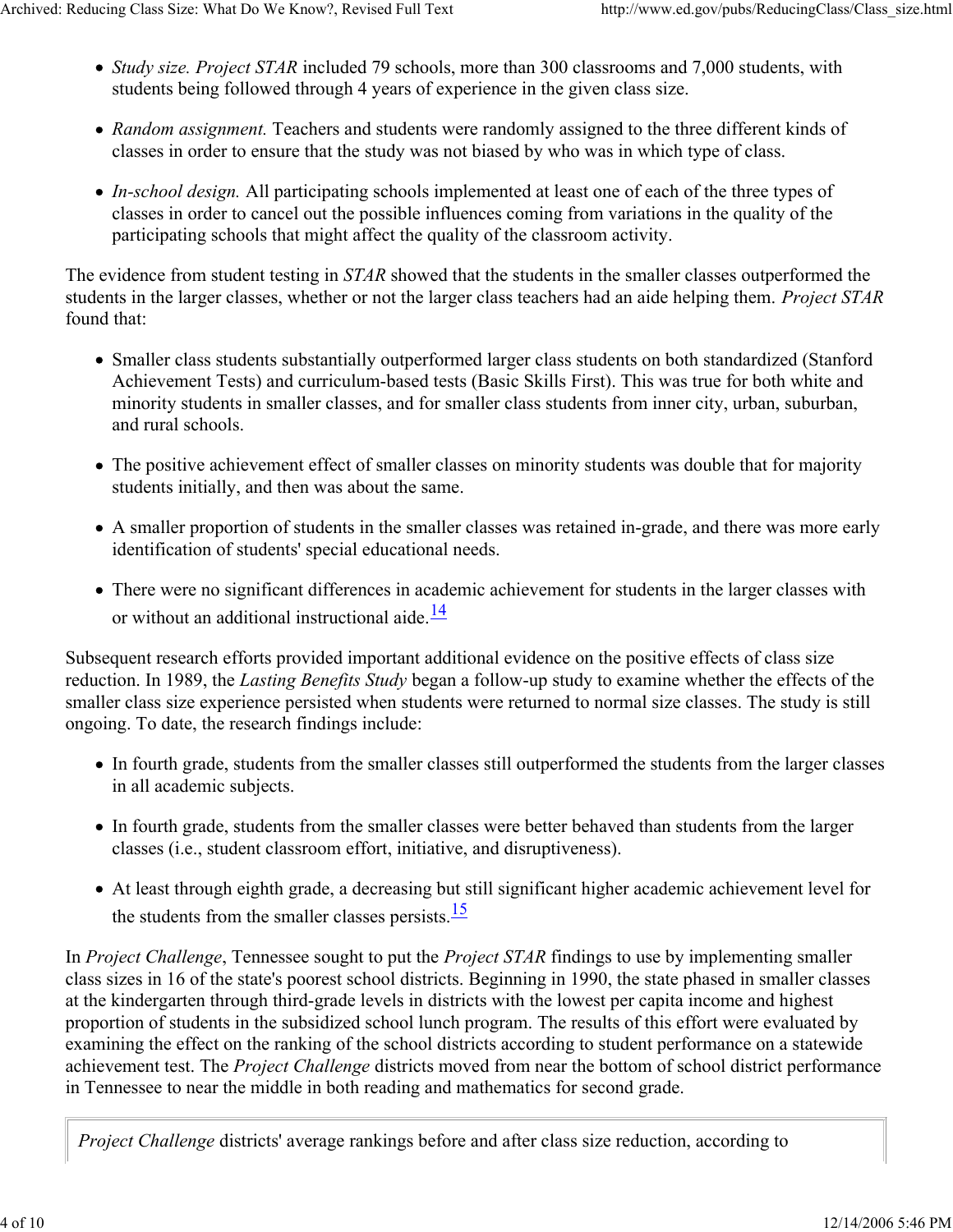| second-grade student achievement in reading and mathematics |                                                                                                |                                                                                               |
|-------------------------------------------------------------|------------------------------------------------------------------------------------------------|-----------------------------------------------------------------------------------------------|
| Total number of districts in<br>Tennessee: 138              | Average ranking of <i>Project</i><br>Challenge districts before class<br>size reduction (1990) | Average ranking of <i>Project</i><br>Challenge districts after class<br>size reduction (1993) |
| Second-Grade Reading<br>Achievement                         | <sub>99th</sub>                                                                                | $78$ <sup>th</sup>                                                                            |
| Second-Grade Mathematics<br>Achievement                     | $85$ <sup>th</sup>                                                                             | $57$ <sup>th</sup>                                                                            |
|                                                             |                                                                                                |                                                                                               |

In addition, in-grade retention of students was reduced in the *Project Challenge* districts when smaller classes were implemented. $\frac{16}{16}$ 

Taken together, the Tennessee studies have been viewed as landmark research. Finn concluded that "this research leaves no doubt that small classes have an advantage over larger classes in school performance in the early primary grades."  $\frac{17}{2}$ Mosteller, Light, and Sachs called it "... one of the great experiments in education in U.S. History."<sup>18</sup> Krueger, in an external re-analysis of the *Project STAR* data, re-confirmed the original finding that "students in small classes scored higher on standardized tests than students in regular classes" even when the data analysis took into account adjustments for school effects, attrition,

re-randomization after kindergarten, nonrandom transitions, and variability in actual class size.<sup>19</sup> *Project STAR* and the associated Tennessee studies provide the strongest evidence available to date regarding the positive effects of class size reduction.

#### *Burke County, North Carolina*

A recent initiative to reduce class size in Burke County, North Carolina, has also produced noteworthy data. Beginning in 1990, Burke County pilot-tested and then phased in a class size reduction project in the county school district. In 1995-96, 1,193 first-graders and 1,125 second-graders participated in the initiative. The program's goal has been to reduce class size to 15 students in all first-, second-, and third-grade classes. The Burke County project also included professional development activities covering instruction and assessment, and so the effects are not necessarily simply a function of reducing class size. Evaluation of the initiative has produced the following findings:

- Compared to a matched group of students in classes that had not been phased into the smaller class initiative, students in the smaller classes outperformed the comparison group in first, second, and third grades on both reading and mathematics achievement tests.
- Based on independent observations of classroom activity, the percentage of classroom time devoted to instruction in the smaller classes increased from 80 percent to 86 percent compared to the larger classes, while the percentage of time devoted to non-instructional activities such as discipline

decreased from 20 percent to 14 percent. $\frac{20}{20}$ 

#### *Wisconsin*

Beginning in 1996-97, Wisconsin began a class size reduction program called the *Student Achievement Guarantee in Education (SAGE) Program.* The *SAGE* Program's objective is to phase in class size reduction in kindergarten through third grade in school districts serving students from low-income families. The *SAGE*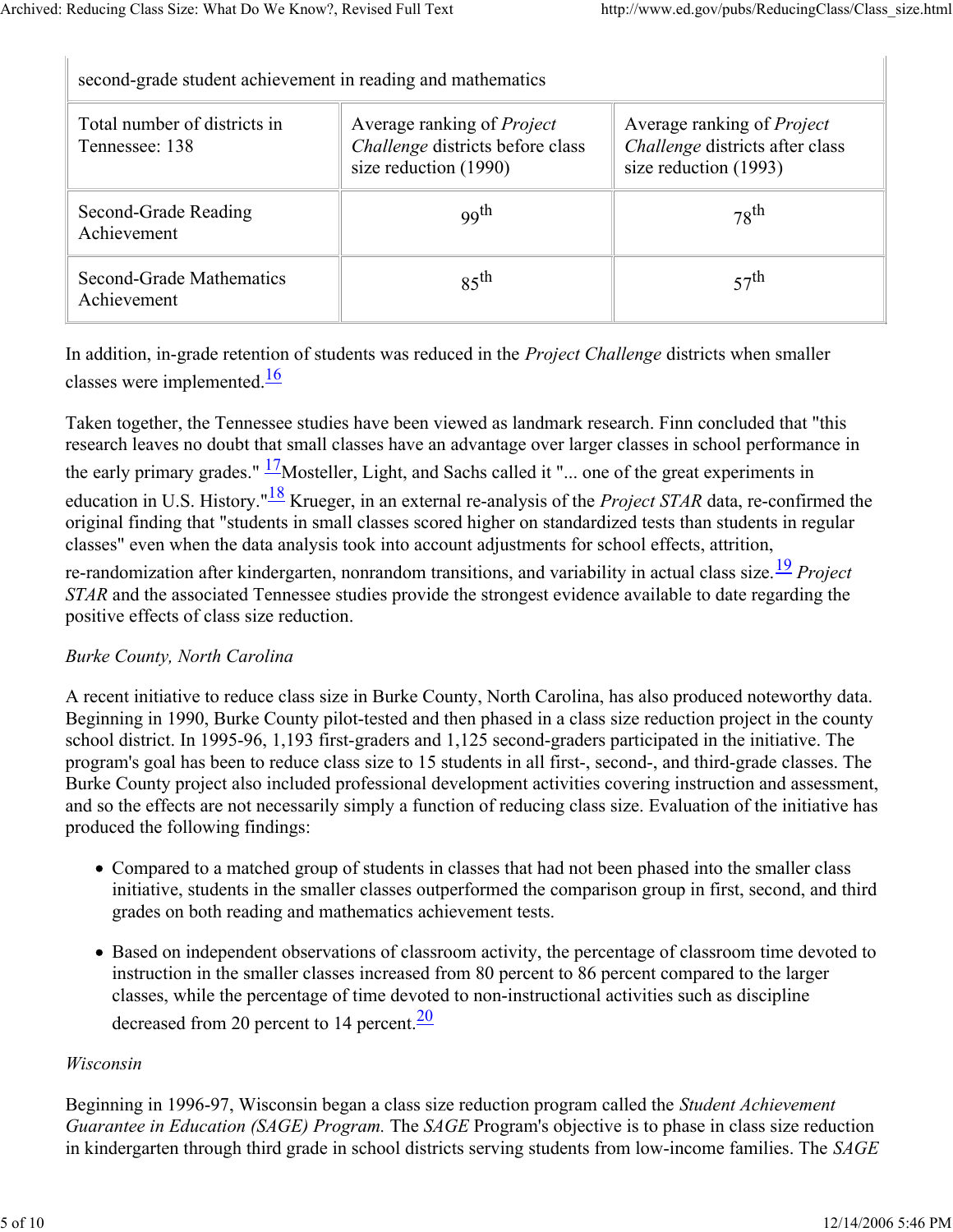Program reduced class sizes in kindergarten and first grade in 1996-97, added class size reductions in second grade in 1997-98, and added third grade class size reductions in 1998-1999. Its aim is to reduce class size in the appropriate grade levels to a student/teacher ratio of 15 to 1 or less. *SAGE* program classroom arrangements in the first two years of implementation were several, including regular classrooms with 1 teacher and 15 students, 2 teacher teams with 30 students, and 4 other types of arrangements reflecting the constraints of existing classroom settings and teacher assignments. In the 1997-98 school year there were 30 schools from 21 school districts participating in the *SAGE* program, and 14 schools in 7 districts providing comparison student background and achievement data for an evaluation study of the program that is ongoing.

*SAGE* and comparison school students' academic learning was measured at the beginning and end of the first-grade year, and again at the end of the second-grade year. The students' scores were compared to those of students in matching comparison schools serving similar populations of students, with the following results:

- *SAGE* first-grade students performed consistently better than comparison students in mathematics, reading, language arts, and total scores for the Comprehensive Test of Basic Skills.
- The achievement gap lessened between white and African-American students in the *SAGE* smaller classes in the first grade, in contrast to a widening of the gap between white and African-American students in the larger classes of the comparison schools.
- Second-grade *SAGE* students' academic achievement remained higher than that of the comparison school second-graders, but the difference did not increase substantially.

These findings are consistent with the findings in *Project STAR*, but there are two important qualifications to make regarding the *SAGE* project data. First, these are second year evaluation data from an ongoing study, and so the findings of this research may change substantially as the program is phased in and additional data analyses are performed. Second, the *SAGE* project class size reductions were accompanied by other program initiatives: participating schools were also required to implement a rigorous academic curriculum, provide before and after school activities for students and community members, and implement professional development and accountability programs. Data analysis in the second year evaluation suggests that these other components of the *SAGE* program have not had an impact on student achievement, but it is still possible that the other components may exert some influence. $\frac{21}{2}$ 

#### **Summary Research Conclusions**

Overall, the pattern of findings drawn from the existing research leads to the following three conclusions:

- A consensus of research indicates that class size reduction in the early grades leads to higher student 1. achievement. Researchers are more cautious about the question of the positive effects of class size reduction in 4th through 12th grades. The significant effects of class size reduction on student achievement appear when class size is reduced to a point somewhere between 15 and 20 students, and continue to increase as class size approaches the situation of a 1-to-1 tutorial.
- 2. The research data from the relevant studies indicate that if class size is reduced from substantially more than 20 students per class to below 20 students, the related increase in student achievement moves the average student from the  $50<sup>th</sup>$  percentile up to somewhere above the  $60<sup>th</sup>$  percentile. For disadvantaged and minority students the effects are somewhat larger.
- 3. Students, teachers, and parents all report positive effects from the impact of class size reductions on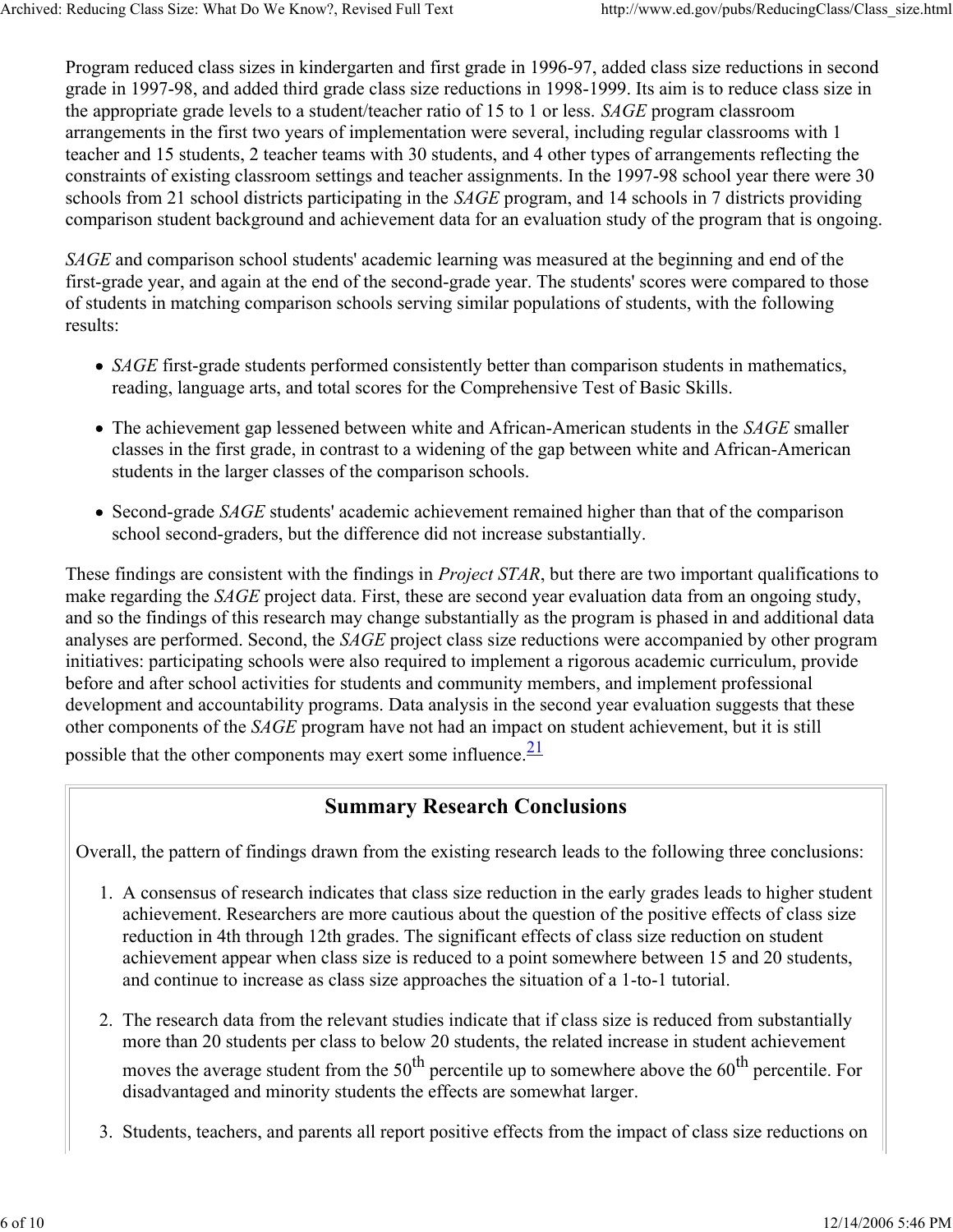the quality of classroom activity.

# **State Initiatives**

Large-scale efforts to reduce class size have not been limited to Indiana and Tennessee. Some states initiated targeted class size reduction policies some time ago, while others are only in the early stages of development and implementation. In 1984, Texas passed legislation requiring class size to be limited to 22 students in kindergarten through 4th grade, with the provision going into effect for kindergarten through 2nd grade in 1985-86 and for 3rd and 4th grade in 1988-89. $\frac{22}{5}$  Nevada began a class size reduction program in 1990-91, beginning with a target of a 15 to 1 student/teacher ratio for kindergarten and 1st grade, then applying that ratio in 2nd grade and 3rd grade, to be followed by efforts to reduce the ratio to 22 to 1 for 4th through 6th grade, and then 25 to 1 for 7th through 12th-grade. $\frac{23}{1}$  In 1995, Virginia began an effort to reduce class size in kindergarten through 3rd-grade classes for at-risk students, using a strategy in which local systems that devote funds to the voluntary program may receive matching funds from the state. $\frac{24}{3}$  Other states reported to be involved in or considering some sort of class size reduction initiative include Arizona, Connecticut, Florida, Georgia, Hawaii, Illinois, Iowa, Kansas, Kentucky, Louisiana, Massachusetts, Michigan, Minnesota, Nebraska, New Hampshire, New York, North Carolina, Oklahoma, and Utah.25

In the 1996-97 school year, California began its *Class Size Reduction Program*, through which it is giving money to school districts for the purpose of reducing the student/teacher ratio to 20 to 1 in kindergarten through third grade.26 The California *Class Size Reduction Program* represents an important initiative whose implementation may provide instructive lessons. In the 1997-98 school year, 1.9 million children were assigned to smaller classes in California schools. California school districts hired 18,000 new teachers in 1996, and almost one-quarter of them had no teaching credentials. Districts also have had to use various means to create sufficient classroom space. $\frac{27}{27}$  Class size reduction clearly increases the demand for more classrooms and qualified teachers. Implementation of class size reduction policies on a large scale require careful planning and attention.

The impact of class size reduction reforms, their cost, and their relationship to professional development are major questions facing current education reform in the United States. Only with information about these questions will policymakers be able to make knowledgeable decisions about the cost-effectiveness and feasibility of various reform options.

## **Discussion**

### **Why Do Smaller Classes Make a Difference?**

The higher student achievement brought about by class size reduction may result from some of the ways in which reducing class size naturally alters the classroom environment. On being assigned to smaller classes, teachers report that the classroom atmosphere is better, that students can receive more individualized attention, and that the teachers have more flexibility to use different instructional approaches and assignments. $\frac{28}{3}$  One unanticipated result of the Burke County reduced class size initiative was that the teachers found themselves with more classroom space to work with, because they were using the same classrooms with smaller numbers of students.  $\frac{29}{2}$  Class size reduction also changes the educational opportunities beyond the classroom, insofar as teachers have a larger portion of time to devote to working with each of their students' parents.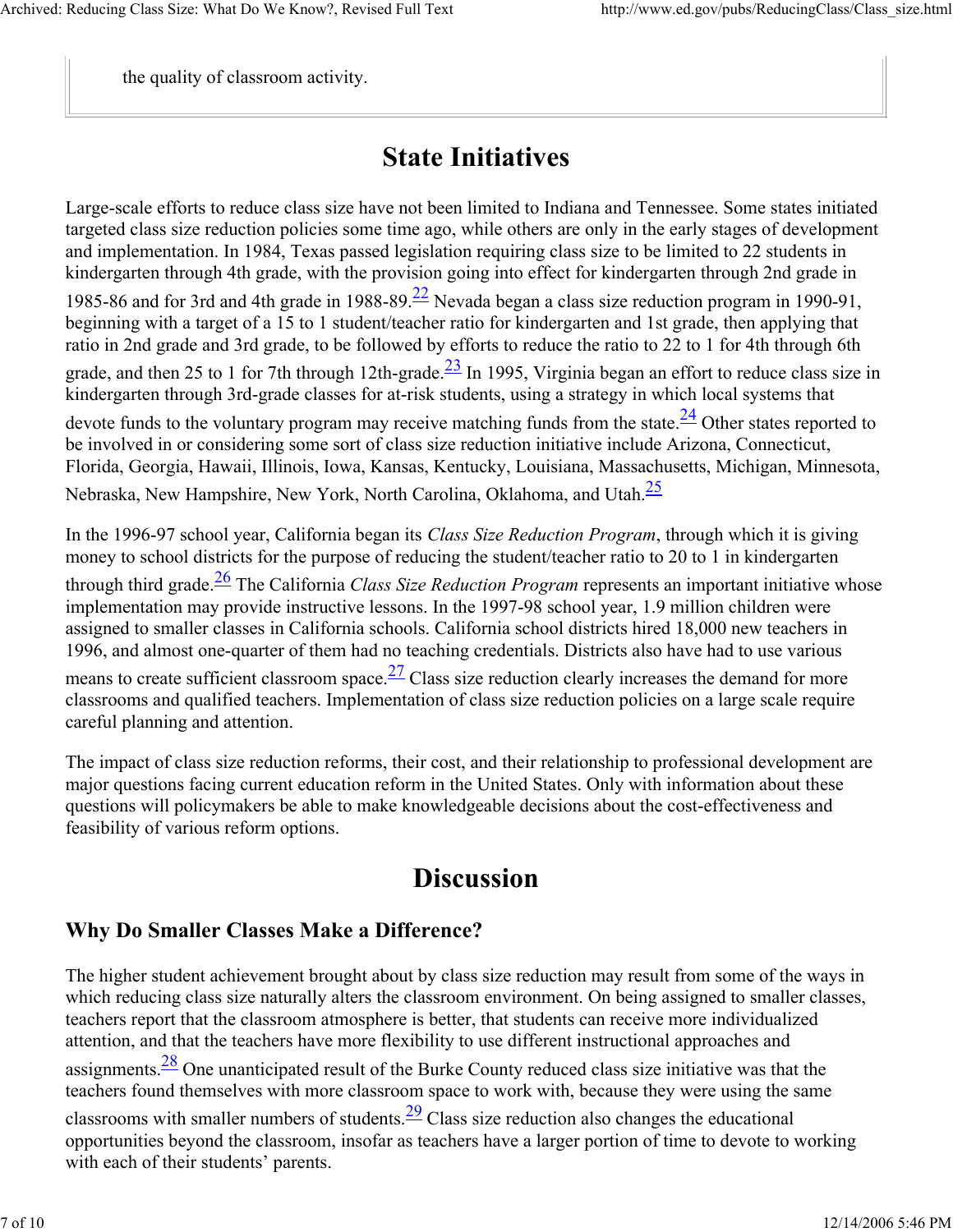Class size reduction changes numerous features of the classroom situation. There are fewer students to distract each other. Each student in a reduced size class gets more attention on average from the teacher, and more time to speak while the others listen. Reduced class size also reduces the level of noise in a class. One theory offered to explain the positive effects of class size reduction on student achievement simply argues that in smaller classes each student receives a larger portion of the educational resources represented by the teacher's instructional time, and consequently, learns more.  $\frac{30}{20}$ 

Other researchers have drawn attention to the *quality* of teaching in smaller classes, rather than the *quantity.* The *SAGE* evaluation study used teacher interviews, classroom observation, and other data-gathering techniques to study what happens in smaller classes, and these researchers suggest that students are benefiting from more *individualized* attention. The teachers know each of their students better, and can keep track of how each student is doing on the learning task of the moment. This knowledge enables the teacher to intervene more effectively to help the individual student make progress. $\frac{31}{31}$ 

Researchers also have suggested that smaller classes are more likely to be "friendlier" places, where students develop better relationships with their classmates and with the teacher, encouraging students to become more engaged in classroom learning activities. The smaller the class, the harder it is to escape the positive influence of the classroom educational experience. The explanation for why reduced class size is especially beneficial in the early grades may derive from the fact that in the early grades children are learning how to be students in classrooms where the number of people is larger than the number of people in their families and students are learning a new routine.  $\frac{32}{2}$  This socialization theory is also consistent with the research finding in both *Project STAR* and *SAGE* that the largest increase in student achievement occurs in the first year of a student's experience in a smaller class.  $\frac{33}{5}$ 

These various explanations for why class size reduction increases student achievement are not incompatible with each other, and they do not preclude other potential influences. It may be that class size reduction improves student achievement because there is more time for learning *and* more individualized attention *and* a better introduction to classroom routine. And if teachers were trained to adapt their teaching in other ways that are suited to smaller classes, such as initiating different kinds of student activities that are possible in smaller classes, this might produce an additional benefit.

The focus on class size reduction in the early grades also suggests that smaller classes represent a preventive, rather than a remedial, approach. If smaller classes help students start off on the right foot in learning how to adjust to the classroom situation and get engaged in learning activities, then students avoid the more difficult educational path of falling behind, finding help, and catching up to their schoolmates.

### **When is a Reduction Not a Reduction?**

The question of class size is not simply a matter of less is more. The pattern of research evidence only favors class size reduction if it is substantial and brings the class size below a certain threshold. Reducing class size from 30 to 25, for example, may well have no effect whatsoever. The research evidence from *Project STAR* showed that students in smaller classes with fewer than 18 students did better when compared with students in larger classes. Given the variations among individual students and teachers and the way they interact, it is unlikely that there is a single "magic number" below which class size suddenly produces a beneficial effect. But it is fairly clear that class size must get somewhere below 20 in order to make a real difference.

Reducing the ratio of students to teachers does not necessarily mean a reduction in class size. This issue was a complicating factor in most of the research studies described earlier, where questions were raised about the adequacy of using the student/teacher ratio as a measure of class size. Policy initiatives may aim to change the ratio of students to teachers, and if reduced class size is key, such initiatives may miss the mark. Some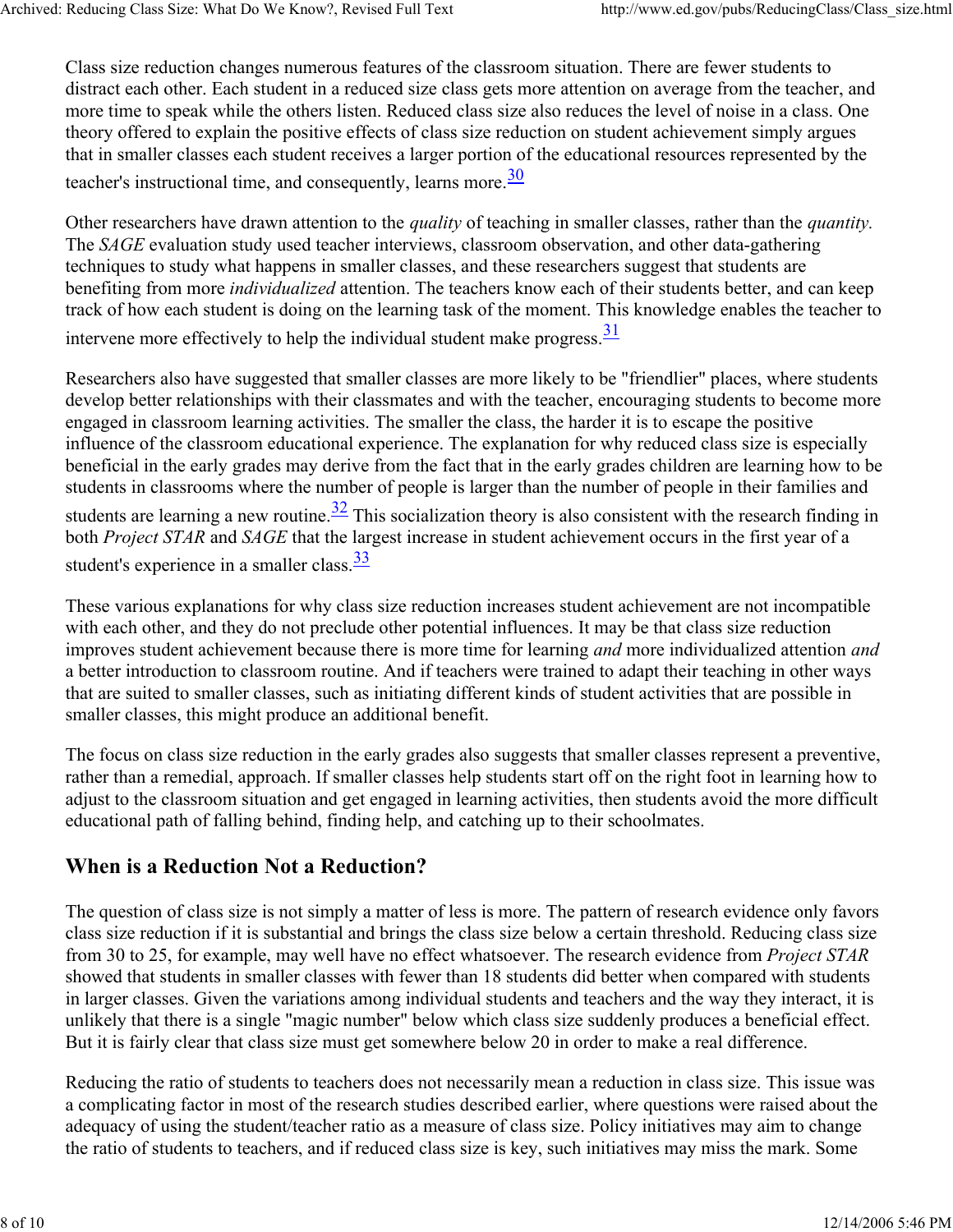initiatives permit officials to include other education staff besides the classroom teachers in the calculation of the ratio, such as resource teachers in special education, music, and physical education. Consequently, school systems could increase the number of teachers without necessarily reducing class size; and particularly since the number of available classrooms is both a practical and a budget issue, officials may be tempted to solve the ratio problem by adding another teacher to a larger class. The research findings from *Project STAR* and *SAGE* are relevant here: In *Project STAR*, the larger classes with instructional aides did *not* produce the same benefits as the smaller classes; in the *SAGE* program, however, the increase in student achievement occurred in both the 15:1 and the 30:2 student/teacher classrooms.

Reducing class size does not necessarily reduce the teacher's workload, or even the number of students they teach each day. $\frac{34}{1}$  If a teacher is assigned to teach more classes because the number of students in each class is reduced, the teacher spends more time teaching and has no fewer students. Such problems might be resolved by strategies such as year-round schooling, but this still implies either that teachers teach all year or that more teachers get hired. The common assumption is that smaller classes allow teachers to increase the time devoted to each student, either individually or in smaller groups, and thereby improve the quality of the students' education. If this assumption is true, successful class size reduction programs will have to attend to the impact on teachers' workloads.

School arrangements that reduce class size only for particular students or subjects may achieve greater results with lower costs, depending on how they are organized and what exactly makes the smaller class experience better. It may be more important to reduce class size for reading than for physical education, and the research suggests that minority and economically disadvantaged students benefit most from smaller classes. Educators and policymakers should not blindly assume that an across-the-board, across-the-school-day approach to class size reduction is best.  $\frac{35}{3}$ 

School officials and policymakers also have to face the problem of the effect of class size reduction on the supply of teachers. If the supply of teachers remains the same and class size reduction increases the demand, then it would seem that class size reduction policies will result in the hiring of less qualified teachers. Right now many states are having trouble finding qualified teachers to hire. With the current concerns about teacher quality in general, and the call for professional development focusing on teaching in smaller classes, policymakers want to strengthen teacher quality, not weaken it. It may be, however that class size reduction policies will not have such a detrimental effect on teacher quality. Currently, many teachers leave the classroom after only a few years to pursue some other profession. Class size reduction might lessen this problem of teacher attrition, because of its popularity. If teachers find teaching in a smaller class more personally rewarding, they may stay in the profession longer, decreasing the frequency of the need to hire and train new teachers. Only the future will tell if this potential benefit of class size reduction will come to pass.

### **What Do Teachers Do or Not Do, and How Might They Do Better?**

Effective professional training may augment the positive effects of reduced class size beyond whatever gains are generated by reduced class size alone. Reduced classes offer teachers the opportunity to teach differently from the way they teach in larger classes. They don't have to spend as much time lecturing, for example, or having all the students doing worksheets at their own desks. Having more time for students means that teachers can organize classroom learning activities differently and have students demonstrate their achievement through exercises that don't have to be read or corrected in the shortest time possible. In the Burke County project, for example, the reduced class size initiative was coupled with professional development activities designed to enable teachers to use different instructional strategies and different assessment methods. Wisconsin's *SAGE* Program also includes professional development efforts. If schools are going to devote substantial energy and resources to reducing class size, the extent of the benefits derived from such efforts may depend in part on how teachers take advantage of the smaller class size to improve the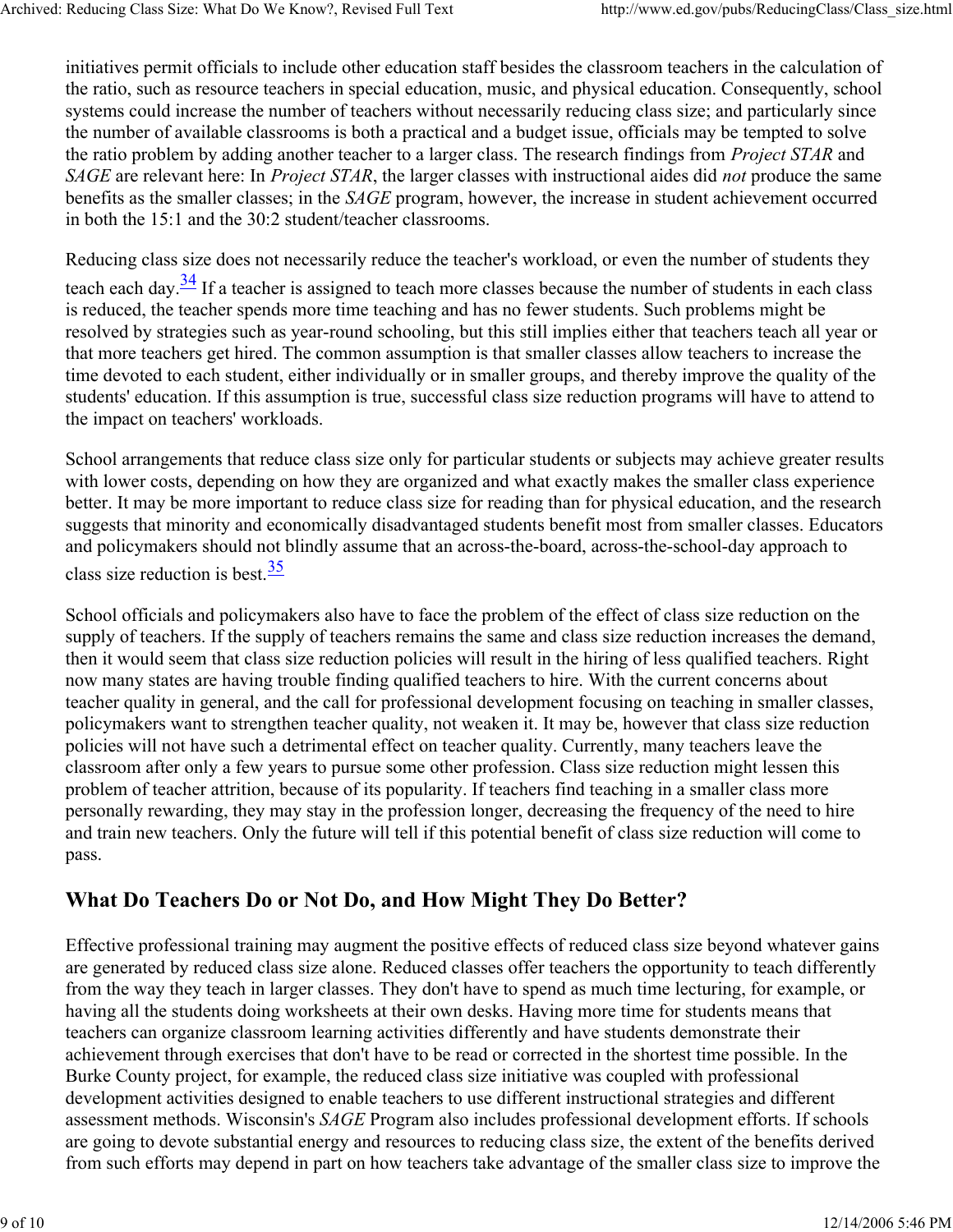quality of students' educational experiences.

Teachers do not necessarily change their behavior when they move to smaller classes. In one observational research study, even though the teachers assigned to smaller classes thought they were teaching differently, the independent observers saw no discernable difference in teacher behavior.  $\frac{36}{10}$  Research studies suggest that teachers do not just automatically change their behavior to optimize the potential benefits of smaller class size, $\frac{37}{1}$  and there is a considerable body of research that shows that creating substantial changes in teachers' classroom behavior is no easy feat. Both teachers who are used to teaching in larger classes and teachers newly hired due to the hiring needs associated with class size reduction initiatives will need to have

professional training and support to enable them to utilize more fully the advantages of smaller classes. It is clear that many schools will face this challenge in the coming years. The best  $\frac{38}{3}$  ways to meet that challenge remain to be found.

## **Conclusion**

Reducing class size to below 20 students leads to higher student achievement. However, class size reduction represents a considerable commitment of funds, and its implementation can have a sizable impact on the availability of qualified teachers. Strengthening teacher quality also leads to higher student achievement. There is more than one way to implement class size reduction, and more than one way to teach in a smaller class. Depending on how it is done, the benefits of class size reduction will be larger or smaller.

-###-

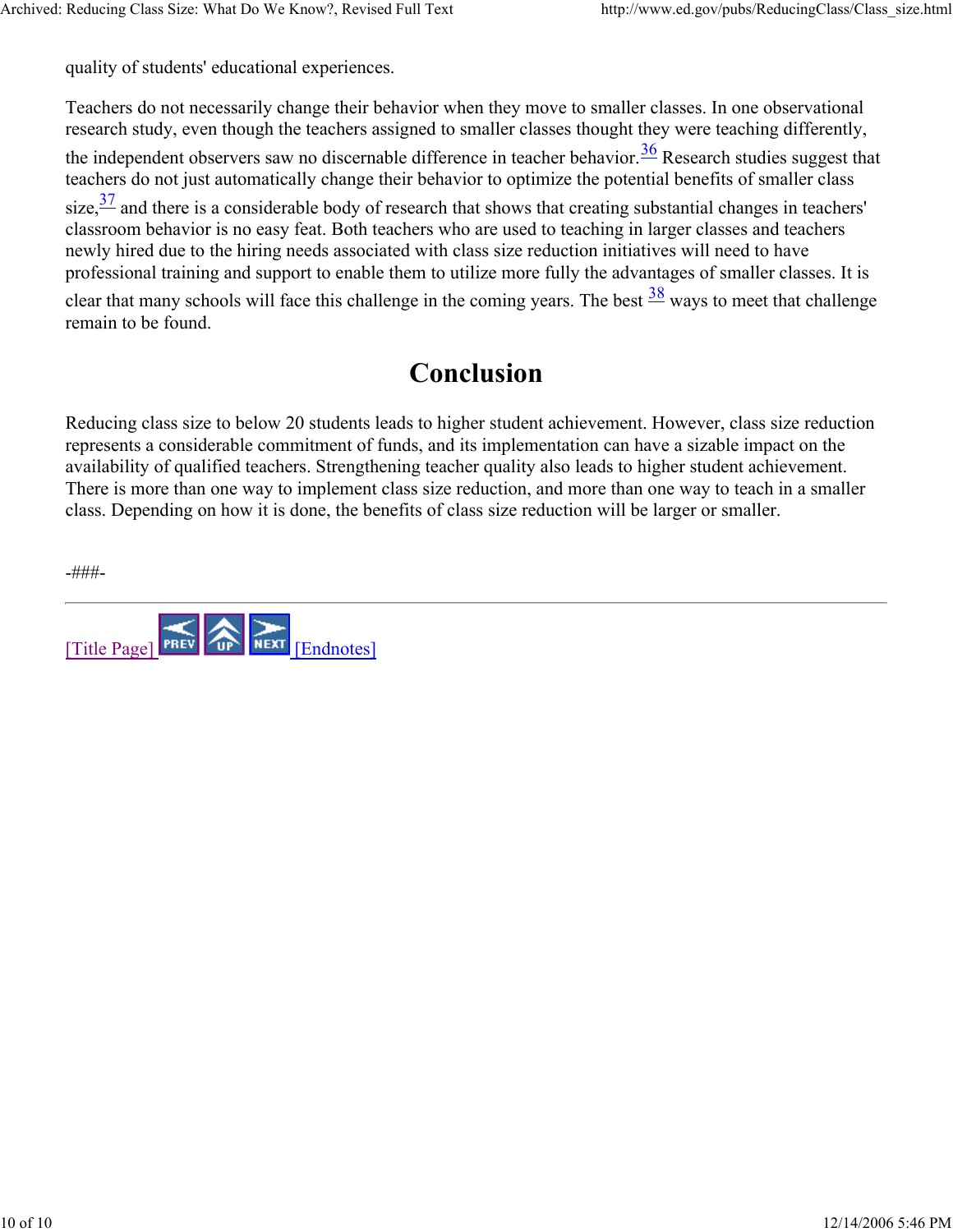# *A r c h i v e d I n f o r m a t i o n*

*Reducing Class Size: What Do We Know? March 1999*

#### **Endnotes**

- Glass, Gene V., Leonard S. Cahen, Mary L. Smith, and Nikola N. Filby. 1982. *School class size:*  1. *Research and policy*. Beverly Hills, CA: Sage.
- 2. Finn, Jeremy D. 1998. *Class size and students at risk: What is known? What is next?* Washington, DC: U.S. Department of Education, Office of Educational Research and Improvement, National Institute on the Education of At-Risk Students.
- Robinson, Glen E. and James H. Wittebols. 1986. *Class size research: A related cluster analysis for*  3. *decision-making.* Arlington, VA: Education Research Service.
- Tomlinson, Tom. 1988. *Class size and public policy: Politics and panaceas*. Washington, DC: U.S. 4. Department of Education, Office of Educational Research and Improvement.
- 5. See Finn 1998 and Charles M. Achilles, 1996. "Students achieve more in smaller classes." *Educational Leadership* 53 (5): 76-77.
- 6. Odden, Allan. 1990. "Class size and student achievement: Research-based policy alternatives." *Educational Evaluation and Policy Analysis* 12 (2): 213-227.
- 7. Florida Department of Education. Office of Policy Research. 1998. "The relationship of school and class size with student achievement in Florida: An analysis of statewide data." www.firn.edu/doe/bin00048/home0048.htm.
- 8. Ferguson, Ronald F. 1991. "Paying for public education: New evidence on how and why money matters." *Harvard Journal on Legislation* 28 (2): 465-498.
- 9. Hanushek, Eric A. 1998. "The evidence on class size." Public Testimony, Washington, DC.
- 10. Greenwald, Rob, Larry V. Hedges, and Richard D. Laine. 1996. "The effect of school resources on student achievement." *Review of Educational Research* 66 (3): 361-396. See also Hanushek, Eric A. 1996. "A more complete picture of school resource policies." *Review of Educational Research* 66 (3): 397-409 and Greenwald, Rob, Larry V. Hedges, and Richard D. Laine. 1996. "Interpreting research on school resources and student achievement: A rejoinder to Hanushek." *Review of Educational Research*  66 (3): 411-416.
- 11. See Finn 1998 and Achilles 1996.
- Wenglinsky, Harold. 1997. *When money matters: How educational expenditures improve student*  12. *performance and how they don?t*. Princeton, NJ: The Educational Testing Service, Policy Information Center.
- Mueller, Daniel J., Clinton I. Chase, and James D. Walden. 1988. "Effects of Reduced Class Size in 13. Primary Classes." *Educational Leadership* 45 (7): 48-50.
- 14. Achilles, Charles M., Barbara A. Nye, Jayne B. Zaharias, B. DeWayne Fulton, and C. Cain. 1996.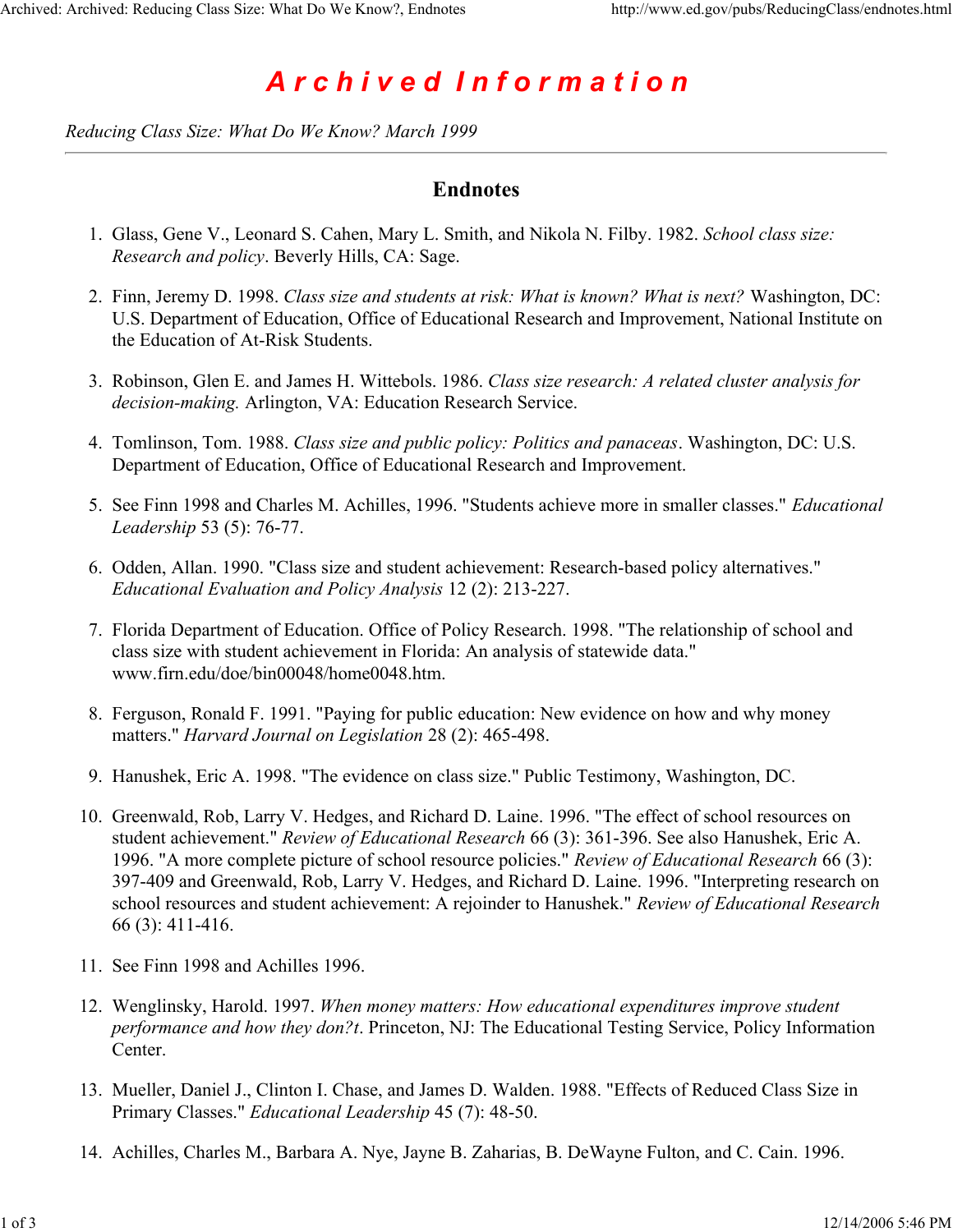"Education's Equivalent of Medicine's Framingham Heart Study." Washington, DC: ERIC Clearinghouse. ED 402677. See also Mosteller, Frederick. 1995. "The Tennessee Study of Class Size in the Early School Grades." *The Future of Children* 5 (2): 113-127.

- Finn 1998. Nye, Barbara, B. DeWayne Fulton, Jayne Boyd-Zaharias, and Van A. Cain. 1995. *The*  15. *Lasting Benefits Study, Eighth Grade Technical Report.* Nashville, TN: Center of Excellence for Research in Basic Skills, Tennessee State University.
- 16. See Mosteller 1995, Finn 1998, and Kickbusch, Ken. 1996. "Class Size." Madison, WI: Wisconsin Education Association Council, Professional Development Division.
- 17. Finn 1998. p. 8.
- 18. Mosteller, Frederick, Richard J. Light, and Jason A. Sachs. 1996. "Sustained Inquiry in Education: Lessons from Skill Grouping and Class Size." *Harvard Educational Review* 66 (4): 797-842.
- 19. Krueger, Alan. March 1998. Experimental Estimates of Education Production Functions. Princeton University and NBER.
- Egelson, Paula, Patrick Harman and Charles M. Achilles. 1996. *Does Class Size Make a Difference?* 20. *Recent Findings from State and District Initiatives*. Washington, DC: ERIC Clearinghouse. ED 398644. See also Finn 1998.
- 21. Molnar, Alex, Stephen Percy, Phillip Smith, and John Zahorik. December 1998. "1997-98 Results of the Student Achievement Guarantee in Education (SAGE) Program." Milwaukee, WI: University of Wisconsin-Milwaukee.
- 22. Texas Education Agency. 1998. "Update on Class Size Waivers, Bilingual Education Exceptions, and Waivers for English as a Second Language."www.tea.state.tx.us/sboe/schedule/9801/dppef010.html
- 23. Sturm, Pepper. 1997. "Nevada's Class-Size Reduction Program." Carson City, NV: Senate Committee on Human Resources. www.leg.state.nv.us/lcb/research/bkground/97-07.HTM. See also Egelson et al. 1996.
- 24. Egelson et al. 1996.
- Achilles et al. 1996 and AIR, RAND, PACE, and EdSource. 1998. *Evaluating California?s Class Size*  25. *Reduction Initiative: The Year 1 Data Collection Component.* Grant proposal submitted to the Koret Foundation, Palo Alto, CA.
- 26. California. Senate. "Class Size Reduction." S.B. 804. Chaptered August 18, 1997.
- 27. AIR et al. 1998.
- 28. Mosteller 1995, Kickbusch 1996, and Maier et al. 1997.
- 29. Egelson et al. 1996.
- Mitchell, Douglas, Christi Carson, and Gary Badarak. 1989. *How Changing Class Size Affects*  30. *Classrooms and Students.* Riverside, CA: California Educational Research Cooperative, University of California.
- 31. Molnar et al. 1998.